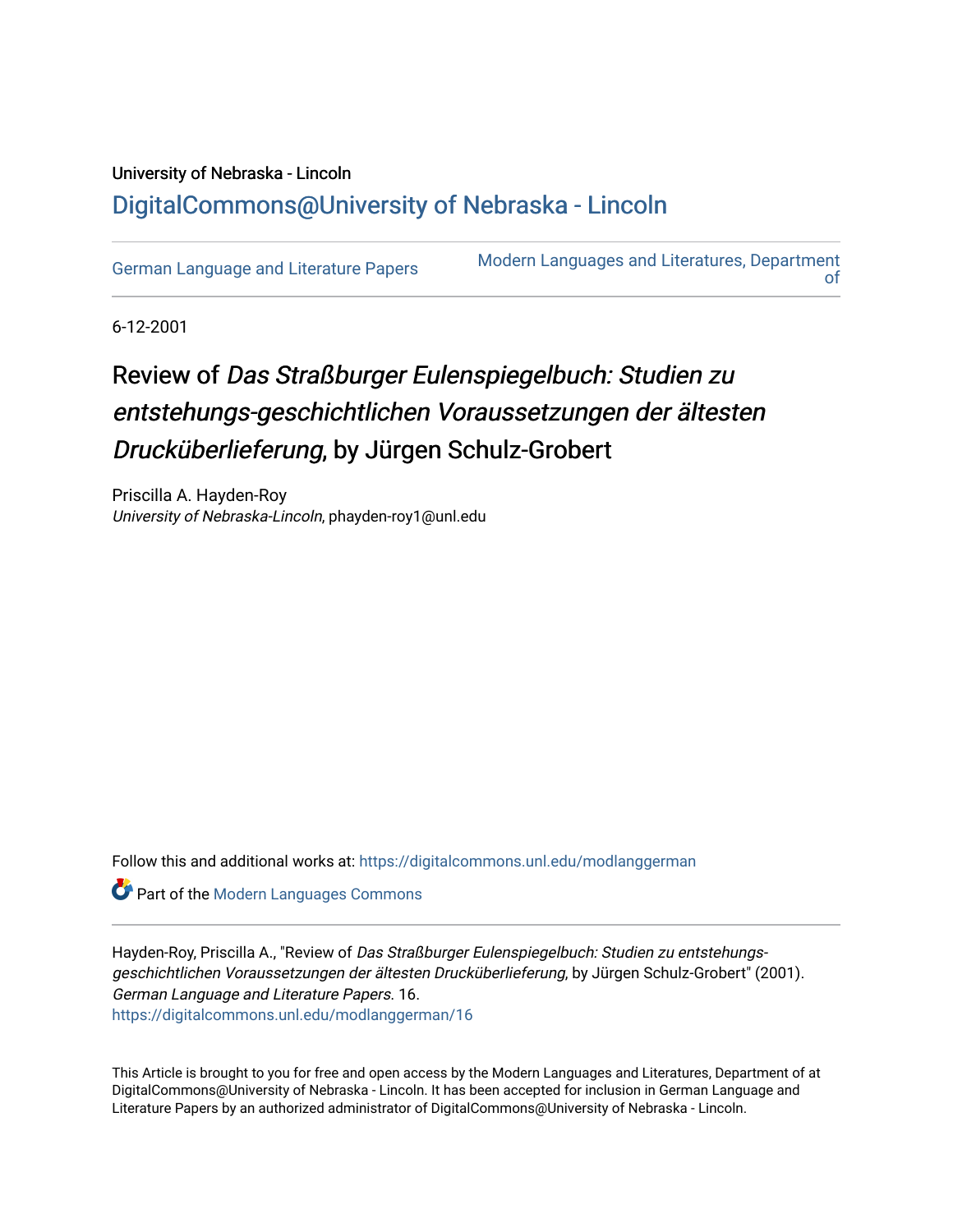**Das Strassburger Eulenspiegelbuch: Studien an entstehungsgeschichtlichen**  Voraussetzungen der ältesten Drucküberlieferung. Jürgen Schulz-Grobert. Tubingen: Max NiemeyerVerlag, 1999. x + 424 pp. DM 108. ISBN 3484150831. The year 1973 represents a caesura in *Till Eulenspiegel* research with the publication of Peter Honegger's *Ulenspiegel: Ein Beitrag zur Druckgeschichte und zur Verfasserfrage*. Based on a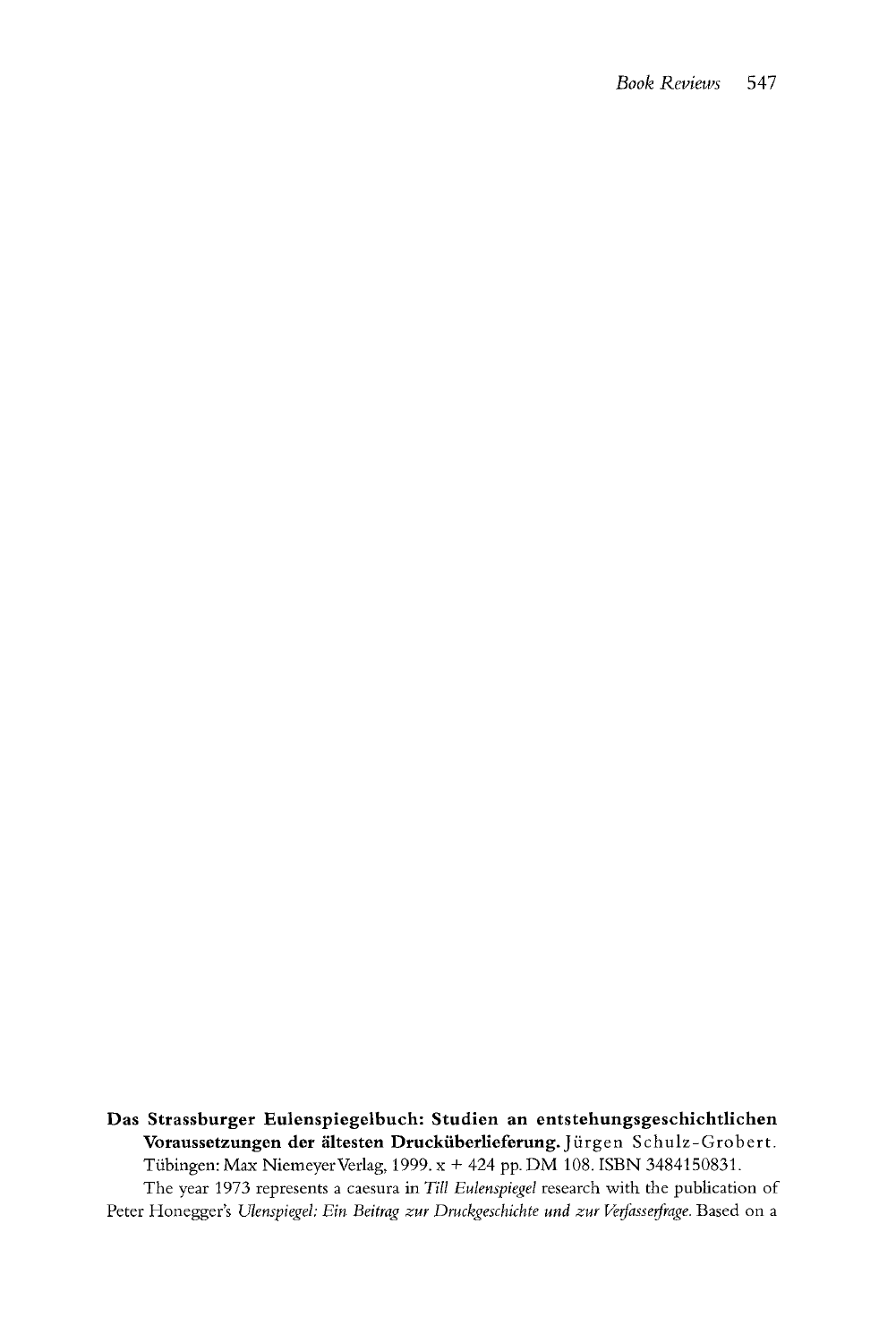*partially preserved, heretofore unnoticed acrostic ("ERMAN B") constructed from the initials beginning Histovien* 90-95 *of the* 1515 *Strassburg edition, Honegger ascribed to the Brunswick tax official and chronicler Hermann Bote the authorship of Till Eulenspicgcl.*  Since then Bote's authorship of Till Eulenspiegel has come to be considered among scholars as likely, if not certain. But with the publication of Jürgen Schulz-Grobert's Das Strassburger Eulenspiegelbuch, 1999 must now be regarded as a second caesura in Till Eulenspiegel scholar*ship. Schulz-Grobert argues that scholars' pursuit of a phantom Low German original, and their "fixation" on Herman Bote as its author, have directed scholarly attention away from the role the editors in Strassburg played in its production. While TB scholarship to date is in agreement that a Strassburg editor had a hand in the final version of the book, Schulz-Gro*bert argues that the circle of humanists and literati associated with Grüninger's press in *Strassburg were alone responsible for producing the book.There is no need to assume the existence of a Low German original, he states, nor does the "ERMAN B" acrostic, possibly a product of happenstance, necessarily point to Herman Bote's authorship. Schulz-Grobert ascribes to Bote the dubious honor of being one of the first recipients of the "Strassburg Eulenspiegelbuch." Disputing Cordes'* 1502 *dating of Bote's Weltclivonik (Brunswick ms.) as*  too early, he argues that Bote's marginal note regarding the death of "Ulenspeygel" in Mölln in 1350 could well have been added *after* the first Strassburg edition had been published.

Another issue of dating sure to create a stir among Till Eulenspiegel scholars concerns the two fragments of Till Eulenspiegel owned by Honegger and Bernd Ulrich Hucker. Evidence *for the* 1510/11 *dating of these fragments is unsound, argues Schulz-Grobert, and until more compelling evidence is put forward, scholars should assume the 1515 edition is the oldest.We can only hope that this provocative challenge* will *lead Hucker finally to make his Till Eulenspiegel fragment accessible to scholarly examination.* 

*Schulz-Grobert begins his study with a discussion of the "myth" of the Low German original. The geographical specificity of the book does not offer compelling grounds for assuming a Lower Saxon author, he argues. The small towns mentioned (Ampfleven, Kneitlingen) lay on the late medieval route between Magdeburg and Brunswick, and would*  have been known to any traveler. Moreover, the characterization in the first Historie of Arnold Papenmeier, abbot of Saint Ägidien, as "wirdig" cannot be reconciled with Bote's *own unflattering description of the man in hs Schichtboik, but rather suggests the perspective of an outsider. From a linguistic viewpoint* a *Low German author is equally unnecessary, maintains Schulz-Grobert. Evidence of a Low German substratum in Till Eulenspiegel, put forward most thoroughly in* 1893 *by Christoph Walther, is overstated. On the other hand Schulz-Grobert finds competence in Low German in the publishing houses of the Upper Rhine of a sufficiently high degree to account for the smattering of Low German in Till Eulenspiegel. He maintains that those involved in producing Till Eulenspiegel in Strassburg,* familiar with regional differences in dialects, added in the Low German to give the work *local color and the appearance of authenticity.* 

Schulz-Grobert prefers not to name a sole author of Till Eulenspiegel in Strassburg, but *examines the circle of literati in Strassburg, including Geiler von Kaysersberg, Brant, Wimpheling, Bebel, Pauli, and Murner, and their ties to Griininger's press. But he directs*  special attention to one of Grüninger's Korrektoren, Johannes Adelphus Muling. Well con*nected both to the Strassburg literati and to Gruninger's press, familiar as author and translator with the texts to which we find parallels in Till Eulenspiegel, Muling emerges in Schulz-*Grobert's study as the key figure among the Strassburg "fathers" of Till Eulenspiegel.

*With this circle of literati in mind, Schulz-Grobert argues systematically for an inter-*